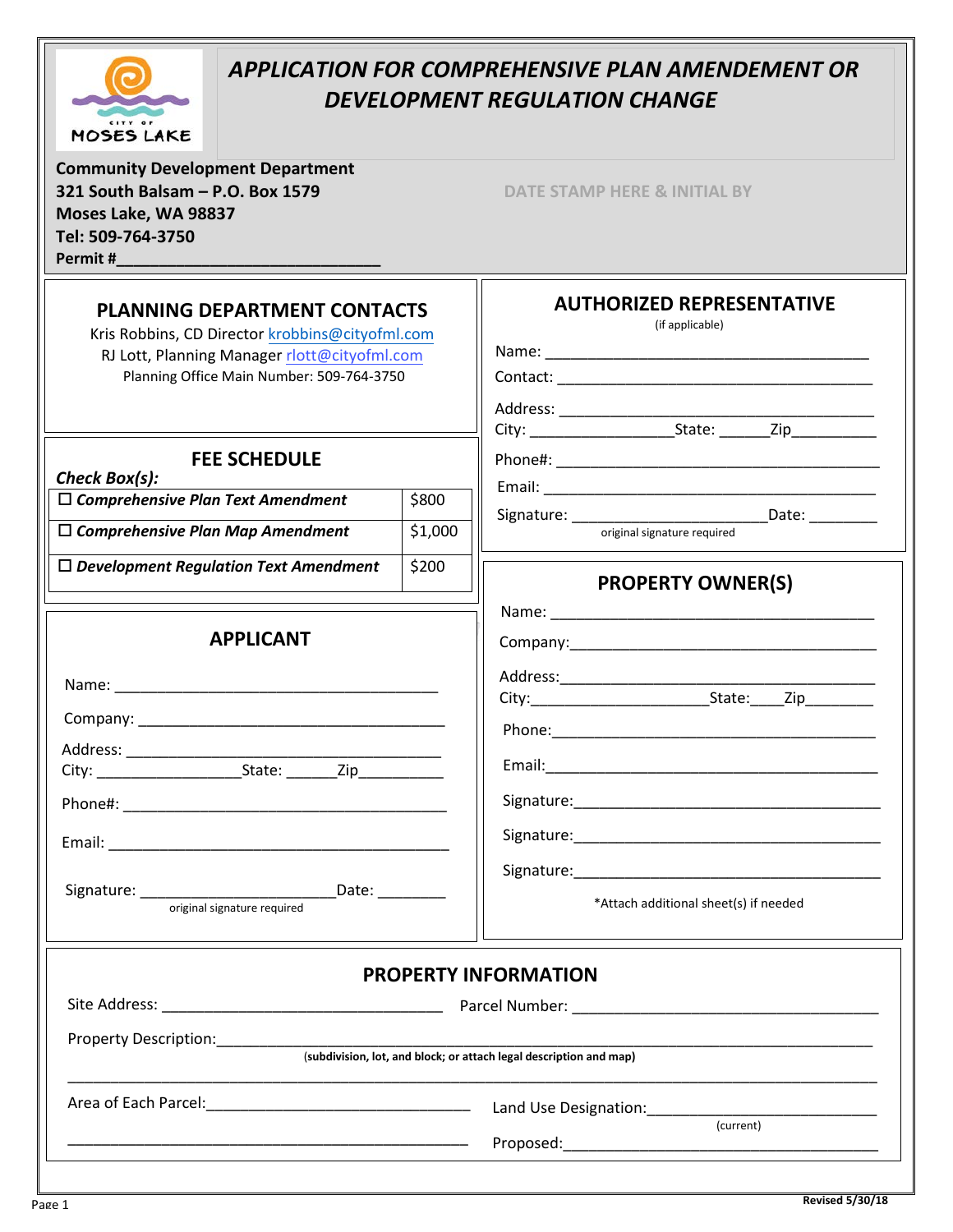# **COMPREHENSIVE PLAN AMENDMENT PETITION**

Amendment Information: The merits of a proposed amendment shall be measured against the petition submittal requirements listed below to ensure consistency in the review and decision-making. Please provide the following information (attach additional pages if necessary):

1. Provide a detailed statement of what is proposed to be changed and why -

2. Provide a statement of anticipated impacts to be caused by the change, including geographic area affected and issues presented -

3. Provide a demonstration of why an existing comprehensive plan goal, policy, or recommendation should be continued to be in effect or why an existing goal, policy, or recommendation no longer applies -

4. Provide a statement of how the amendment complies with the comprehensive plan's community vision statement, goals, objectives, and policy directives -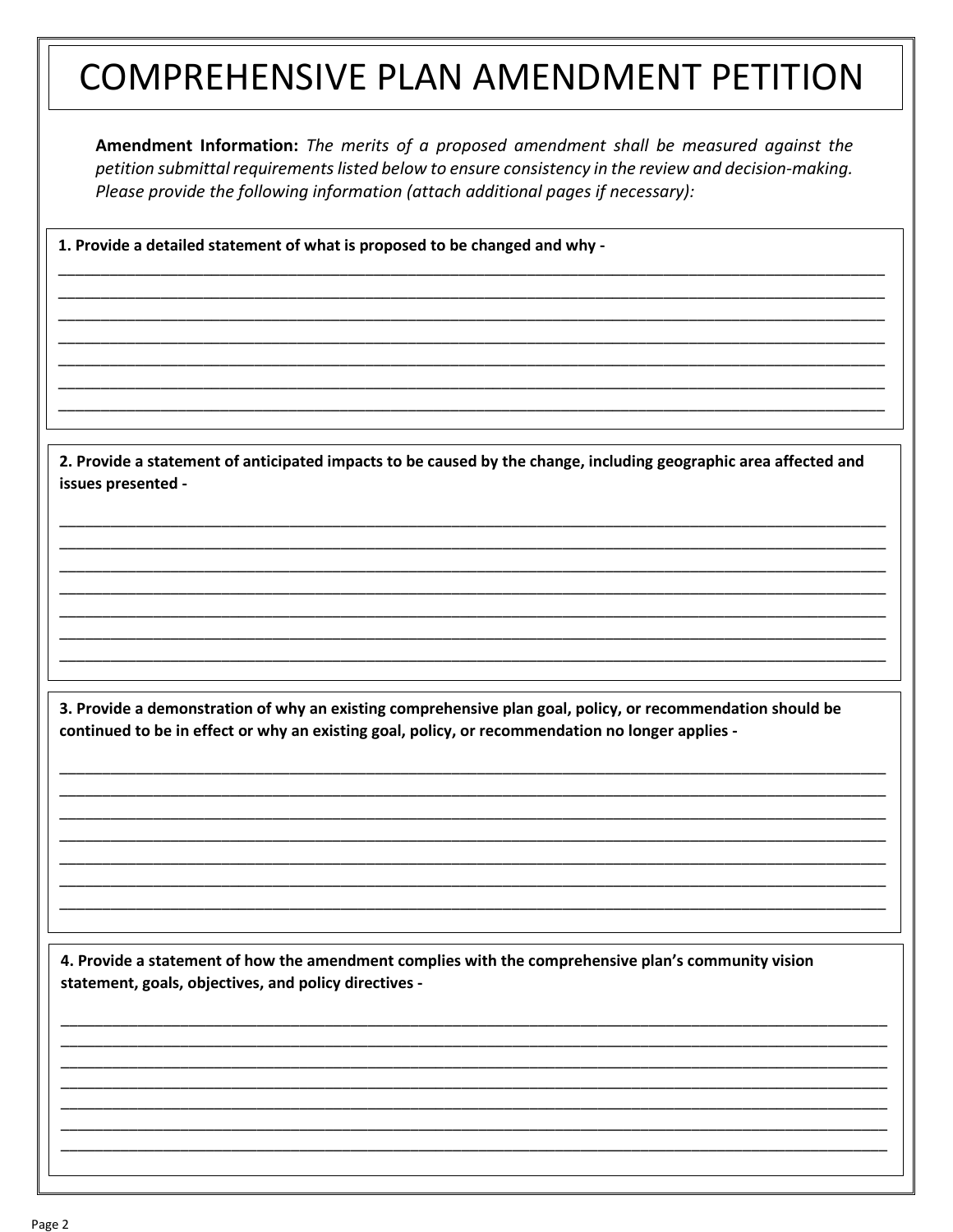## **COMPREHENSIVE PLAN AMENDMENT PETITION FORM**

5. Provide a statement of how facility plans and capital improvement plans support the change -

6. Provide a statement of how the change affects land use regulations (i.e., Zoning, subdivision, etc.) and the necessary text changes to bring the land use regulations into compliance with the plan -

7. Provide a demonstration of public review of the recommended change -

8. Provide a detailed statement describing how the map amendment complies with the comprehensive plan land use element (use for map amendment only) -

#### **ANNUAL DEADLINE - MARCH 31ST**

City Staff recommends a Pre-Application Meeting prior to submittal, in order to provide you information and guidance in the application process.